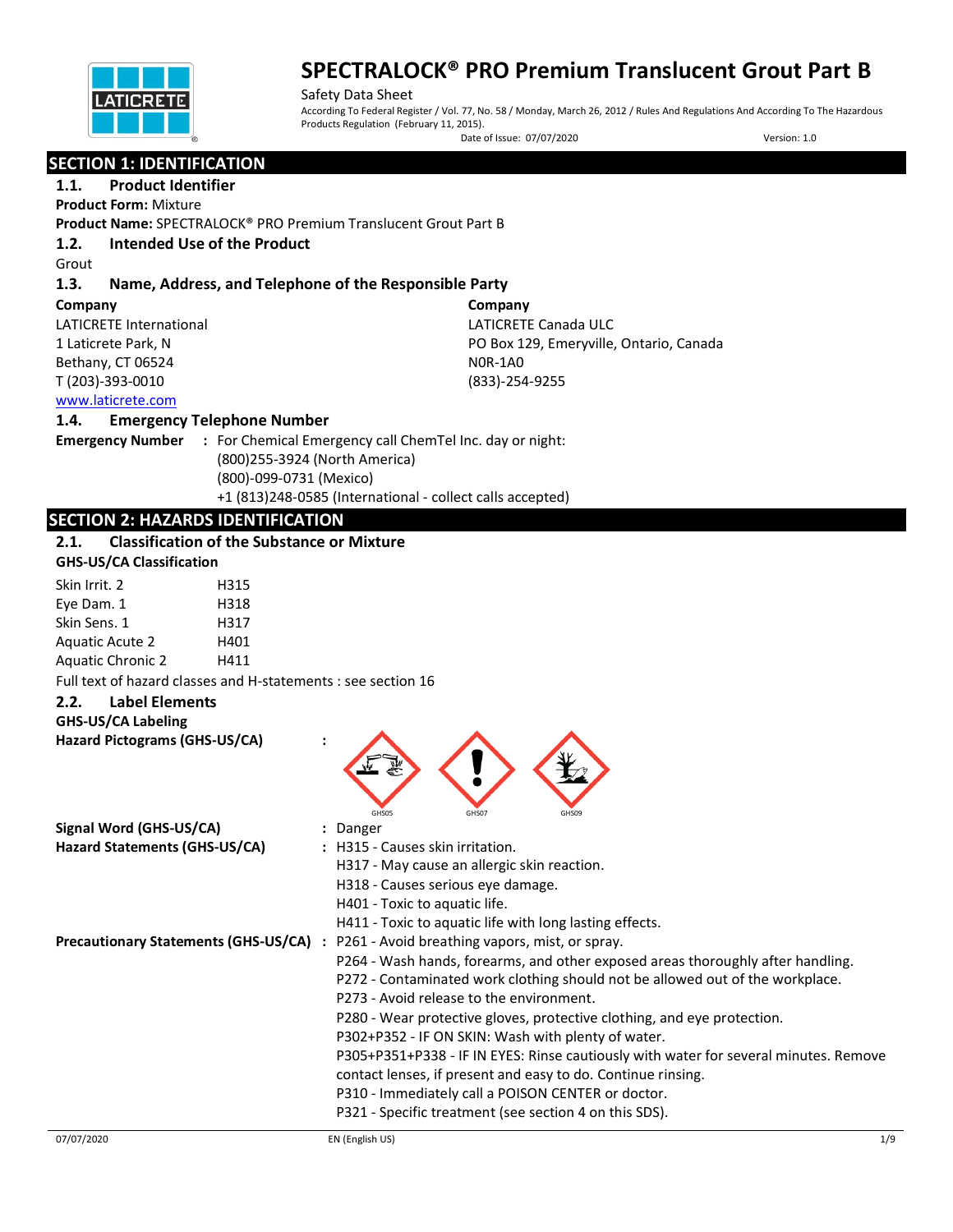Safety Data Sheet

According To Federal Register / Vol. 77, No. 58 / Monday, March 26, 2012 / Rules And Regulations And According To The Hazardous Products Regulation (February 11, 2015).

P333+P313 - If skin irritation or rash occurs: Get medical advice/attention.

P362+P364 - Take off contaminated clothing and wash it before reuse.

P391 - Collect spillage.

P501 - Dispose of contents/container in accordance with local, regional, national, and international regulations.

## **2.3. Other Hazards**

Exposure may aggravate pre-existing eye, skin, or respiratory conditions.

# **2.4. Unknown Acute Toxicity (GHS-US/CA)**

No data available

# **SECTION 3: COMPOSITION/INFORMATION ON INGREDIENTS**

#### **3.1. Substance**

Not applicable

**3.2. Mixture**

|                                     |                           | $%$ $*$      |                                            |
|-------------------------------------|---------------------------|--------------|--------------------------------------------|
| Name                                | <b>Product Identifier</b> |              | <b>GHS Ingredient Classification</b>       |
| Oxirane, 2,2'-[(1-                  | (CAS-No.) 25085-99-8      | $58 - 67$    | Skin Irrit. 2, H315                        |
| methylethylidene)bis(4,1-           |                           |              | Eye Irrit. 2A, H319                        |
| phenyleneoxymethylene)]bis-,        |                           |              | Skin Sens. 1, H317                         |
| homopolymer                         |                           |              | Aquatic Acute 2, H401                      |
|                                     |                           |              | Aquatic Chronic 2, H411                    |
| Formaldehyde, polymer with          | (CAS-No.) 9003-36-5       | $13 - 22$    | Skin Irrit. 2, H315                        |
| (chloromethyl) oxirane and phenol   |                           |              | Skin Sens. 1, H317                         |
|                                     |                           |              | Aquatic Chronic 2, H411                    |
| Alkyl (C12-14) glycidyl ether       | (CAS-No.) 68609-97-2      | $9 - 18$     | Skin Irrit. 2, H315                        |
|                                     |                           |              | Skin Sens. 1, H317                         |
| Oxirane, 2,2'-[1,4-                 | (CAS-No.) 2425-79-8       | $5 - 10$     | Acute Tox. 4 (Oral), H302                  |
| butanediylbis(oxymethylene)]bis-    |                           |              | Acute Tox. 4 (Dermal), H312                |
|                                     |                           |              | Acute Tox. 4 (Inhalation:dust, mist), H332 |
|                                     |                           |              | Skin Irrit. 2, H315                        |
|                                     |                           |              | Eye Dam. 1, H318                           |
|                                     |                           |              | Skin Sens. 1, H317                         |
|                                     |                           |              | Aquatic Acute 3, H402                      |
|                                     |                           |              | Aquatic Chronic 3, H412                    |
| Benzoic acid, 4-                    | (CAS-No.) 57834-33-0      | $1.7 - 2.3$  | Acute Tox. 4 (Oral), H302                  |
| [[(methylphenylamino)methylene]am   |                           |              |                                            |
| ino]-, ethyl ester                  |                           |              |                                            |
| Bis(1,2,2,6,6-pentamethyl-4-        | (CAS-No.) 41556-26-7      | $0.03 - 0.6$ | Flam. Liq. 4, H227                         |
| piperidyl) sebacate                 |                           |              | Skin Sens. 1, H317                         |
|                                     |                           |              | Aquatic Acute 1, H400                      |
|                                     |                           |              | Aquatic Chronic 1, H410                    |
| Glycidoxypropyltrimethoxysilane     | (CAS-No.) 2530-83-8       | $0.1 - 1$    | Eye Dam. 1, H318                           |
|                                     |                           |              | Aquatic Acute 3, H402                      |
| Decanedioic acid, methyl 1,2,2,6,6- | (CAS-No.) 82919-37-7      | $0.03 - 0.3$ | Skin Sens. 1, H317                         |
| pentamethyl-4-piperidinyl ester     |                           |              | Aquatic Acute 1, H400                      |
|                                     |                           |              | Aquatic Chronic 1, H410                    |

Full text of H-phrases: see section 16

\*Percentages are listed in weight by weight percentage (w/w%) for liquid and solid ingredients. Gas ingredients are listed in volume by volume percentage (v/v%).

## **SECTION 4: FIRST AID MEASURES**

## **4.1. Description of First-aid Measures**

**General:** Never give anything by mouth to an unconscious person. If you feel unwell, seek medical advice (show the label where possible).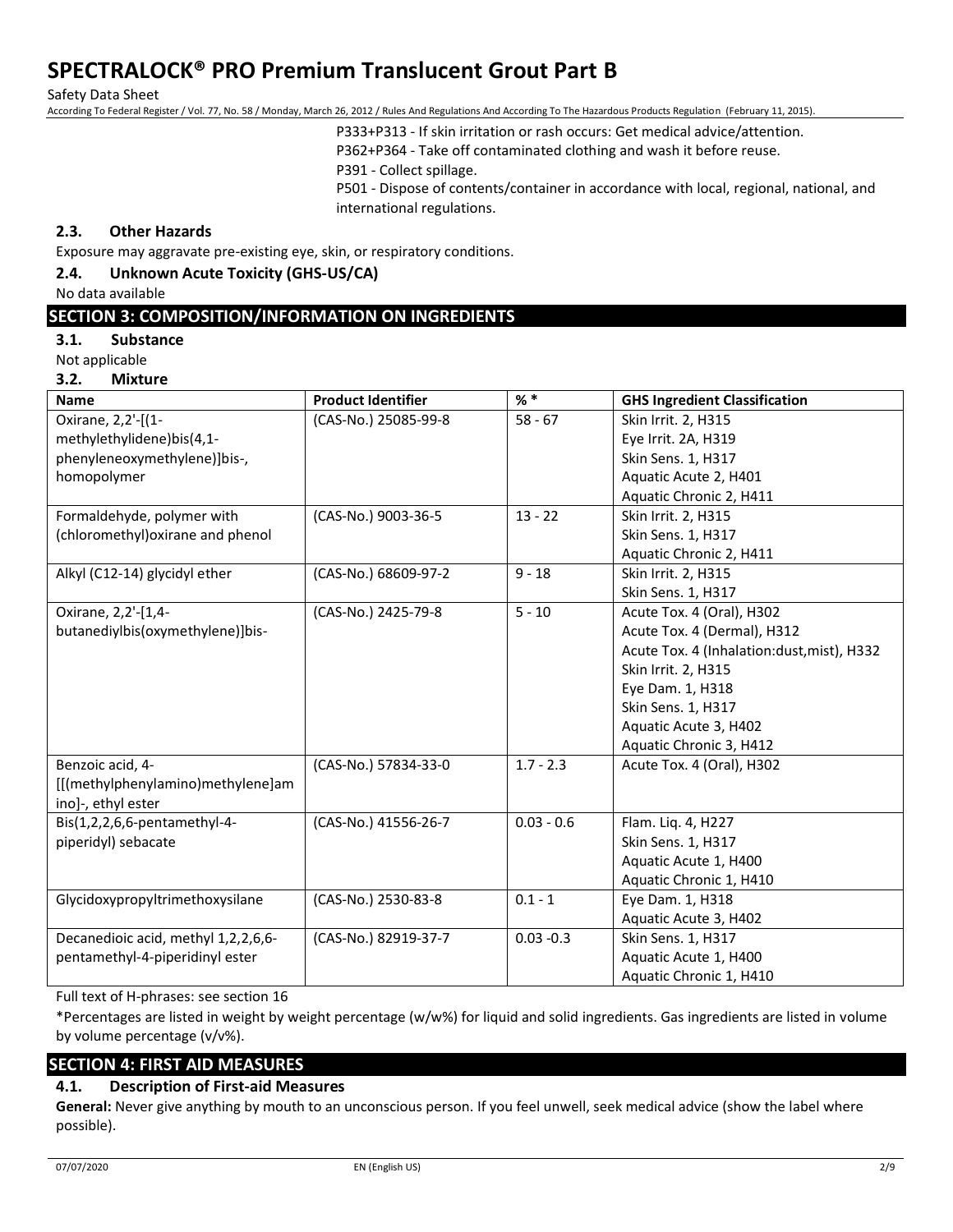Safety Data Sheet

According To Federal Register / Vol. 77, No. 58 / Monday, March 26, 2012 / Rules And Regulations And According To The Hazardous Products Regulation (February 11, 2015).

**Inhalation:** When symptoms occur: go into open air and ventilate suspected area. Obtain medical attention if breathing difficulty persists.

**Skin Contact:** Remove contaminated clothing. Obtain medical attention if irritation/rash develops or persists. Immediately drench affected area with water for at least 15 minutes.

**Eye Contact:** Immediately rinse with water for at least 30 minutes. Remove contact lenses, if present and easy to do. Continue rinsing. Get immediate medical advice/attention.

**Ingestion:** Rinse mouth. Do NOT induce vomiting. Obtain medical attention.

## **4.2. Most Important Symptoms and Effects Both Acute and Delayed**

**General:** Skin sensitization. Causes skin irritation. Causes serious eye damage.

**Inhalation:** Prolonged exposure may cause irritation.

**Skin Contact:** May cause an allergic skin reaction. Redness, pain, swelling, itching, burning, dryness, and dermatitis.

**Eye Contact:** Causes permanent damage to the cornea, iris, or conjunctiva.

**Ingestion:** Ingestion may cause adverse effects.

**Chronic Symptoms:** None expected under normal conditions of use.

## **4.3. Indication of Any Immediate Medical Attention and Special Treatment Needed**

If exposed or concerned, get medical advice and attention. If medical advice is needed, have product container or label at hand.

# **SECTION 5: FIRE-FIGHTING MEASURES**

## **5.1. Extinguishing Media**

Suitable Extinguishing Media: Water spray, fog, carbon dioxide (CO<sub>2</sub>), alcohol-resistant foam, or dry chemical.

**Unsuitable Extinguishing Media:** Do not use a heavy water stream. Use of heavy stream of water may spread fire.

## **5.2. Special Hazards Arising From the Substance or Mixture**

**Fire Hazard:** Not considered flammable but may burn at high temperatures.

**Explosion Hazard:** Product is not explosive.

**Reactivity:** Hazardous reactions will not occur under normal conditions.

## **5.3. Advice for Firefighters**

**Precautionary Measures Fire:** Exercise caution when fighting any chemical fire.

**Firefighting Instructions:** Use water spray or fog for cooling exposed containers.

**Protection During Firefighting:** Do not enter fire area without proper protective equipment, including respiratory protection.

**Hazardous Combustion Products**: Carbon oxides (CO, CO2). Nitrous fumes. Nitrogen oxides. Aldehydes.

**Other Information:** Do not allow run-off from fire fighting to enter drains or water courses.

## **5.4. Reference to Other Sections**

Refer to Section 9 for flammability properties.

# **SECTION 6: ACCIDENTAL RELEASE MEASURES**

# **6.1. Personal Precautions, Protective Equipment and Emergency Procedures**

**General Measures:** Do not get in eyes, on skin, or on clothing. Do not breathe vapor, mist or spray.

#### **6.1.1. For Non-Emergency Personnel**

**Protective Equipment:** Use appropriate personal protective equipment (PPE).

**Emergency Procedures:** Evacuate unnecessary personnel.

#### **6.1.2. For Emergency Personnel**

**Protective Equipment:** Equip cleanup crew with proper protection.

**Emergency Procedures:** Upon arrival at the scene, a first responder is expected to recognize the presence of dangerous goods, protect oneself and the public, secure the area, and call for the assistance of trained personnel as soon as conditions permit. Ventilate area.

## **6.2. Environmental Precautions**

Prevent entry to sewers and public waters. Avoid release to the environment. Collect spillage.

## **6.3. Methods and Materials for Containment and Cleaning Up**

**For Containment:** Contain any spills with dikes or absorbents to prevent migration and entry into sewers or streams. **Methods for Cleaning Up:** Clean up spills immediately and dispose of waste safely. Transfer spilled material to a suitable container for disposal. Contact competent authorities after a spill.

## **6.4. Reference to Other Sections**

See Section 8 for exposure controls and personal protection and Section 13 for disposal considerations.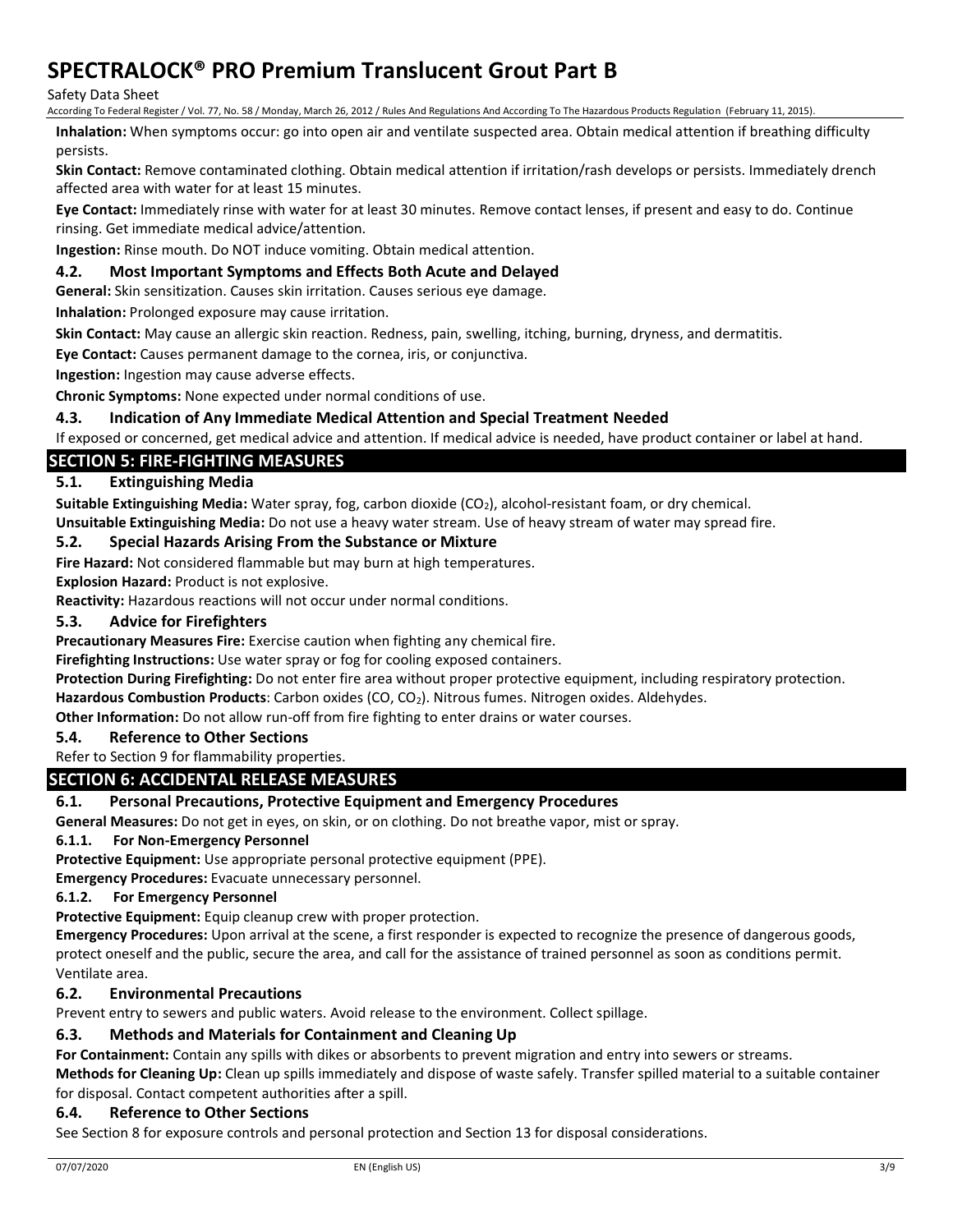Safety Data Sheet

According To Federal Register / Vol. 77, No. 58 / Monday, March 26, 2012 / Rules And Regulations And According To The Hazardous Products Regulation (February 11, 2015).

## **SECTION 7: HANDLING AND STORAGE**

# **7.1. Precautions for Safe Handling**

**Precautions for Safe Handling:** Wash hands and other exposed areas with mild soap and water before eating, drinking or smoking and when leaving work. Avoid breathing vapors, mist, spray. Do not get in eyes, on skin, or on clothing.

**Hygiene Measures:** Handle in accordance with good industrial hygiene and safety procedures.

## **7.2. Conditions for Safe Storage, Including Any Incompatibilities**

**Technical Measures:** Comply with applicable regulations.

**Storage Conditions:** Keep container closed when not in use. Store in a dry, cool place. Keep/Store away from direct sunlight, extremely high or low temperatures and incompatible materials.

**Incompatible Materials:** Amines. Oxidizing agent. Bases. Acids. Water.

**7.3. Specific End Use(s)**

Grout

# **SECTION 8: EXPOSURE CONTROLS/PERSONAL PROTECTION**

## **8.1. Control Parameters**

For substances listed in section 3 that are not listed here, there are no established exposure limits from the manufacturer, supplier, importer, or the appropriate advisory agency including: ACGIH (TLV), AIHA (WEEL), NIOSH (REL), OSHA (PEL), or Canadian provincial governments.

## **8.2. Exposure Controls**

**Appropriate Engineering Controls:** Emergency eye wash fountains and safety showers should be available in the immediate vicinity of any potential exposure. Ensure adequate ventilation, especially in confined areas. Ensure all national/local regulations are observed.

**Personal Protective Equipment:** Gloves. Protective clothing. Protective goggles.



**Materials for Protective Clothing:** Chemically resistant materials and fabrics.

**Hand Protection:** Wear protective gloves.

**Eye and Face Protection:** Chemical safety goggles.

**Skin and Body Protection:** Wear suitable protective clothing.

**Respiratory Protection:** If exposure limits are exceeded or irritation is experienced, approved respiratory protection should be worn. In case of inadequate ventilation, oxygen deficient atmosphere, or where exposure levels are not known wear approved respiratory protection.

**Other Information:** When using, do not eat, drink or smoke.

# **SECTION 9: PHYSICAL AND CHEMICAL PROPERTIES**

| <b>Physical State</b><br>Liquid<br>Colorless<br>Appearance<br>$\ddot{\phantom{a}}$<br>Odor<br>Ammonia<br>÷<br><b>Odor Threshold</b><br>Not available<br>Not available<br>рH<br>÷<br><b>Evaporation Rate</b><br>Not available<br>$\ddot{\phantom{a}}$<br><b>Melting Point</b><br>Not available<br>÷<br><b>Freezing Point</b><br>Not available<br>÷<br><b>Boiling Point</b><br>Not available<br>÷<br><b>Flash Point</b><br>Not available<br>÷<br>Not available<br><b>Auto-ignition Temperature</b><br>÷<br>Not available<br><b>Decomposition Temperature</b><br>:<br>Flammability (solid, gas)<br>Not applicable<br>$\colon$<br><b>Lower Flammable Limit</b><br>Not available<br>: | <b>Information on Basic Physical and Chemical Properties</b><br>9.1. |  |  |  |  |
|----------------------------------------------------------------------------------------------------------------------------------------------------------------------------------------------------------------------------------------------------------------------------------------------------------------------------------------------------------------------------------------------------------------------------------------------------------------------------------------------------------------------------------------------------------------------------------------------------------------------------------------------------------------------------------|----------------------------------------------------------------------|--|--|--|--|
|                                                                                                                                                                                                                                                                                                                                                                                                                                                                                                                                                                                                                                                                                  |                                                                      |  |  |  |  |
|                                                                                                                                                                                                                                                                                                                                                                                                                                                                                                                                                                                                                                                                                  |                                                                      |  |  |  |  |
|                                                                                                                                                                                                                                                                                                                                                                                                                                                                                                                                                                                                                                                                                  |                                                                      |  |  |  |  |
|                                                                                                                                                                                                                                                                                                                                                                                                                                                                                                                                                                                                                                                                                  |                                                                      |  |  |  |  |
|                                                                                                                                                                                                                                                                                                                                                                                                                                                                                                                                                                                                                                                                                  |                                                                      |  |  |  |  |
|                                                                                                                                                                                                                                                                                                                                                                                                                                                                                                                                                                                                                                                                                  |                                                                      |  |  |  |  |
|                                                                                                                                                                                                                                                                                                                                                                                                                                                                                                                                                                                                                                                                                  |                                                                      |  |  |  |  |
|                                                                                                                                                                                                                                                                                                                                                                                                                                                                                                                                                                                                                                                                                  |                                                                      |  |  |  |  |
|                                                                                                                                                                                                                                                                                                                                                                                                                                                                                                                                                                                                                                                                                  |                                                                      |  |  |  |  |
|                                                                                                                                                                                                                                                                                                                                                                                                                                                                                                                                                                                                                                                                                  |                                                                      |  |  |  |  |
|                                                                                                                                                                                                                                                                                                                                                                                                                                                                                                                                                                                                                                                                                  |                                                                      |  |  |  |  |
|                                                                                                                                                                                                                                                                                                                                                                                                                                                                                                                                                                                                                                                                                  |                                                                      |  |  |  |  |
|                                                                                                                                                                                                                                                                                                                                                                                                                                                                                                                                                                                                                                                                                  |                                                                      |  |  |  |  |
|                                                                                                                                                                                                                                                                                                                                                                                                                                                                                                                                                                                                                                                                                  |                                                                      |  |  |  |  |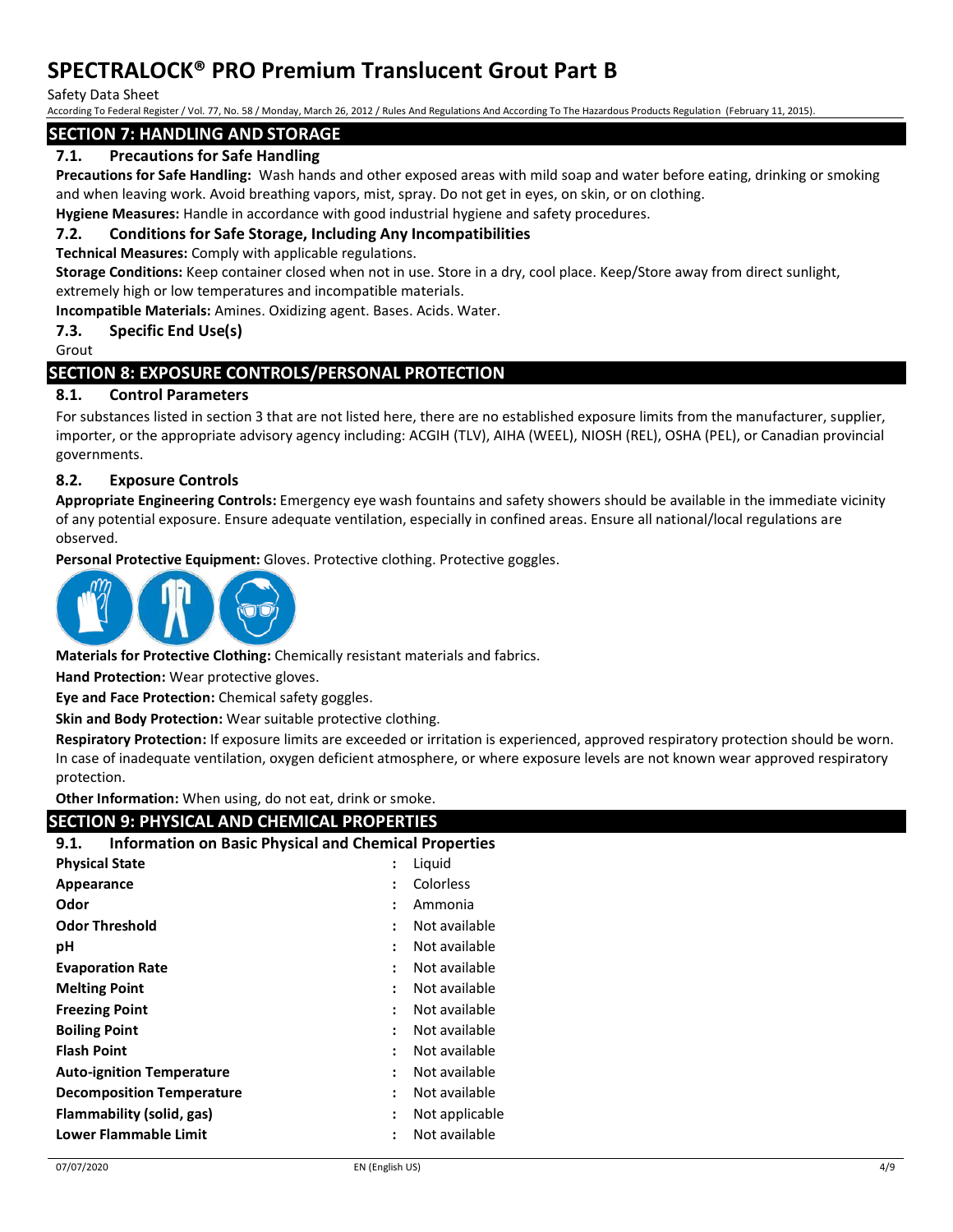Safety Data Sheet

According To Federal Register / Vol. 77, No. 58 / Monday, March 26, 2012 / Rules And Regulations And According To The Hazardous Products Regulation (February 11, 2015).

| Upper Flammable Limit                         | Not available    |
|-----------------------------------------------|------------------|
| <b>Vapor Pressure</b>                         | Not available    |
| Relative Vapor Density at 20°C                | Not available    |
| <b>Relative Density</b>                       | Not available    |
| <b>Specific Gravity</b>                       | 1.11             |
| Solubility                                    | Water: Insoluble |
| <b>Partition Coefficient: N-Octanol/Water</b> | Not available    |
| <b>Viscosity</b>                              | Not available    |

#### **SECTION 10: STABILITY AND REACTIVITY**

**10.1. Reactivity:** Hazardous reactions will not occur under normal conditions.

**10.2. Chemical Stability:** Stable under recommended handling and storage conditions (see section 7).

**10.3. Possibility of Hazardous Reactions:** This product contains an epoxy resin. Polymerization can be catalyzed by: acids, lewis acids, amines, strong bases. Masses of more than one pound (0.5 kg) of product plus an aliphatic amine will cause irreversible polymerization with considerable heat build-up.

**10.4. Conditions to Avoid:** Direct sunlight, extremely high or low temperatures, and incompatible materials.

**10.5. Incompatible Materials:** Amines. Oxidizing agent. Bases. Acids. Water.

**10.6. Hazardous Decomposition Products:** Contact with water may generate methanol or carbon oxides.

# **SECTION 11: TOXICOLOGICAL INFORMATION**

## **11.1. Information on Toxicological Effects - Product**

**Acute Toxicity (Oral):** Not classified

**Acute Toxicity (Dermal):** Not classified

**LD50 and LC50 Data:** Not available **Acute Toxicity (Inhalation):** Not classified

**Skin Corrosion/Irritation:** Causes skin irritation.

**Eye Damage/Irritation:** Causes serious eye damage.

**Respiratory or Skin Sensitization:** May cause an allergic skin reaction.

**Germ Cell Mutagenicity:** Not classified

**Carcinogenicity:** Not classified

**Specific Target Organ Toxicity (Repeated Exposure):** Not classified

**Reproductive Toxicity:** Not classified

**Specific Target Organ Toxicity (Single Exposure):** Not classified

**Aspiration Hazard:** Not classified

**Symptoms/Injuries After Inhalation:** Prolonged exposure may cause irritation.

**Symptoms/Injuries After Skin Contact:** May cause an allergic skin reaction. Redness, pain, swelling, itching, burning, dryness, and dermatitis.

**Symptoms/Injuries After Eye Contact:** Causes permanent damage to the cornea, iris, or conjunctiva.

**Symptoms/Injuries After Ingestion:** Ingestion may cause adverse effects.

**Chronic Symptoms:** None expected under normal conditions of use.

## **11.2. Information on Toxicological Effects - Ingredient(s)**

#### **LD50 and LC50 Data:**

| Formaldehyde, polymer with (chloromethyl) oxirane and phenol (9003-36-5) |  |  |
|--------------------------------------------------------------------------|--|--|
| $> 2$ g/kg                                                               |  |  |
| Alkyl (C12-14) glycidyl ether (68609-97-2)                               |  |  |
| 17100 mg/kg                                                              |  |  |
| > 3987 mg/kg                                                             |  |  |
| Oxirane, 2,2'-[1,4-butanediylbis(oxymethylene)]bis- (2425-79-8)          |  |  |
| $1134 \text{ mg/kg}$                                                     |  |  |
| 1,100.00 mg/kg body weight                                               |  |  |
| ATE US/CA (dust, mist)<br>1.50 mg/l/4h                                   |  |  |
|                                                                          |  |  |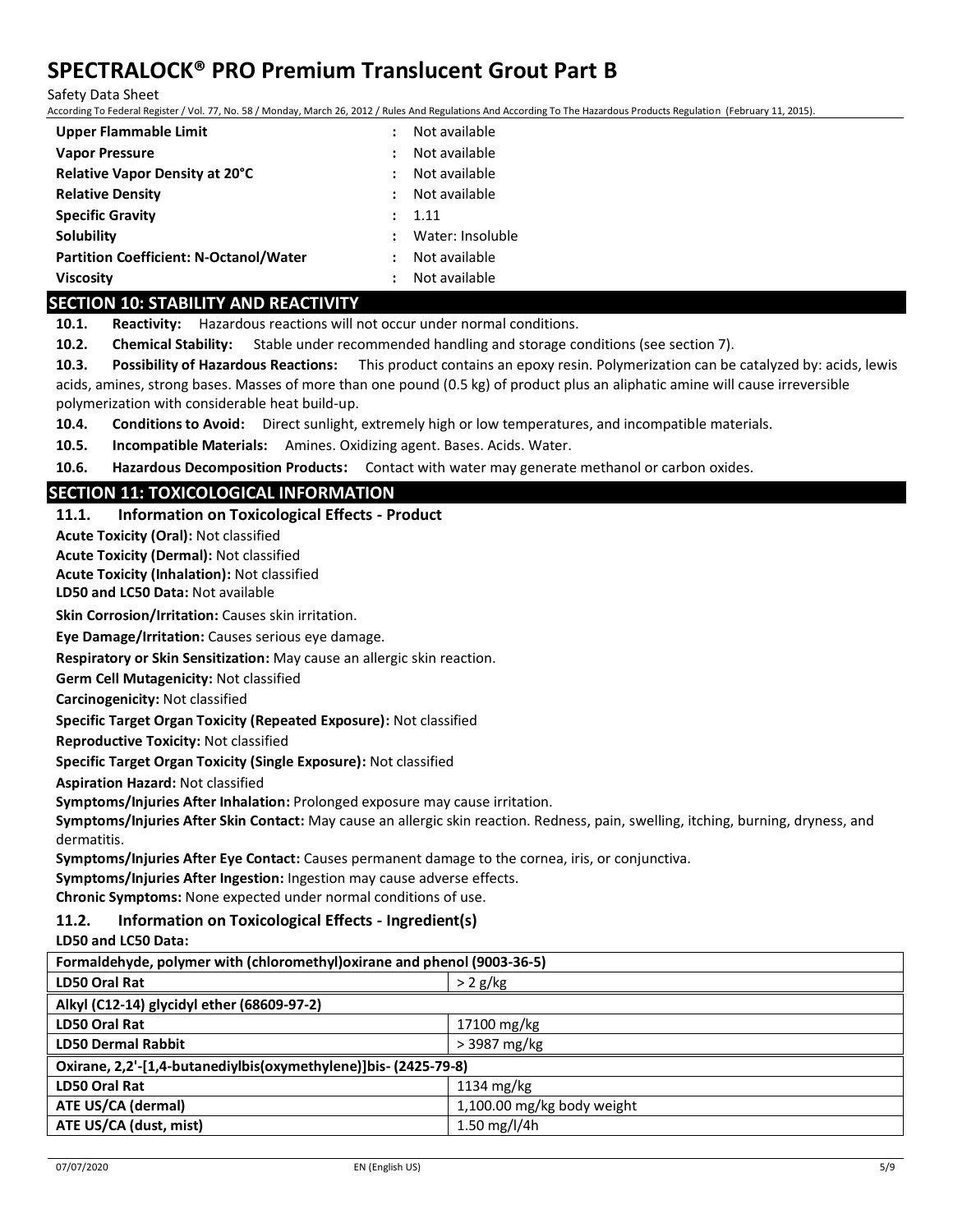Safety Data Sheet

According To Federal Register / Vol. 77, No. 58 / Monday, March 26, 2012 / Rules And Regulations And According To The Hazardous Products Regulation (February 11, 2015).

| Benzoic acid, 4-[[(methylphenylamino)methylene]amino]-, ethyl ester (57834-33-0) |                          |  |
|----------------------------------------------------------------------------------|--------------------------|--|
| ATE US/CA (oral)                                                                 | 500.00 mg/kg body weight |  |
| Bis(1,2,2,6,6-pentamethyl-4-piperidyl) sebacate (41556-26-7)                     |                          |  |
| LD50 Oral Rat<br>$2615 \text{ mg/kg}$                                            |                          |  |
| Glycidoxypropyltrimethoxysilane (2530-83-8)                                      |                          |  |
| <b>LD50 Oral Rat</b>                                                             | 8025 mg/kg               |  |
| <b>LD50 Dermal Rabbit</b>                                                        | 4250 mg/kg               |  |
| <b>LC50 Inhalation Rat</b>                                                       | $> 5.3$ mg/l/4h          |  |

# **SECTION 12: ECOLOGICAL INFORMATION**

**12.1. Toxicity**

**Ecology - General:** Toxic to aquatic life with long lasting effects.

| Formaldehyde, polymer with (chloromethyl) oxirane and phenol (9003-36-5) |                                                                         |  |
|--------------------------------------------------------------------------|-------------------------------------------------------------------------|--|
| LOEC (Acute)                                                             | 0.3 mg/l Daphnia magna                                                  |  |
| <b>NOEC Chronic Crustacea</b>                                            | 0.3 mg/l Daphnia magna                                                  |  |
| Oxirane, 2,2'-[1,4-butanediylbis(oxymethylene)]bis- (2425-79-8)          |                                                                         |  |
| LC50 Fish 1                                                              | $13 \text{ mg/l}$                                                       |  |
| <b>NOEC Chronic Algae</b>                                                | $29 \text{ mg/l}$                                                       |  |
| Bis(1,2,2,6,6-pentamethyl-4-piperidyl) sebacate (41556-26-7)             |                                                                         |  |
| LC50 Fish 1                                                              | 0.97 mg/l (Exposure time: 96 h - Species: Lepomis macrochirus [static]) |  |
| Glycidoxypropyltrimethoxysilane (2530-83-8)                              |                                                                         |  |
| LC50 Fish 1                                                              | 55 mg/l (Exposure time: 96 h - Species: Cyprinus carpio)                |  |
| EC50 Daphnia 1                                                           | 710 mg/l (Exposure time: 48 h - Species: Daphnia magna)                 |  |
| ErC50 (algae)                                                            | 350 mg/l Exposure time: 96 h - Species: Pseudokirchnerella subcapitata) |  |

# **12.2. Persistence and Degradability**

| SPECTRALOCK® PRO Premium Translucent Grout Part B            |                                                         |  |
|--------------------------------------------------------------|---------------------------------------------------------|--|
| <b>Persistence and Degradability</b>                         | May cause long-term adverse effects in the environment. |  |
| <b>Bioaccumulative Potential</b><br>12.3.                    |                                                         |  |
| SPECTRALOCK® PRO Premium Translucent Grout Part B            |                                                         |  |
| <b>Bioaccumulative Potential</b><br>Not established.         |                                                         |  |
| Bis(1,2,2,6,6-pentamethyl-4-piperidyl) sebacate (41556-26-7) |                                                         |  |
| Log Pow                                                      | $0.37$ (at 25 °C)                                       |  |

## **12.4. Mobility in Soil** Not available

## **12.5. Other Adverse Effects**

**Other Information:** Avoid release to the environment.

## **SECTION 13: DISPOSAL CONSIDERATIONS**

## **13.1. Waste treatment methods**

**Waste Disposal Recommendations:** Dispose of contents/container in accordance with local, regional, national, territorial, provincial, and international regulations.

**Ecology - Waste Materials:** Avoid release to the environment. This material is hazardous to the aquatic environment. Keep out of sewers and waterways.

# **SECTION 14: TRANSPORT INFORMATION**

The shipping description(s) stated herein were prepared in accordance with certain assumptions at the time the SDS was authored, and can vary based on a number of variables that may or may not have been known at the time the SDS was issued.

## **14.1. In Accordance with DOT**

| <b>Proper Shipping Name</b>  |                                         | ENVIRONMENTALLY HAZARDOUS SUBSTANCES, LIQUID, N.O.S. (Oxirane, 2,2'-[(1-                 |
|------------------------------|-----------------------------------------|------------------------------------------------------------------------------------------|
|                              |                                         | methylethylidene)bis(4,1-phenyleneoxymethylene)]bis-, homopolymer; Formaldehyde, polymer |
|                              | with (chloromethyl) oxirane and phenol) |                                                                                          |
| <b>Hazard Class</b>          | : 9                                     | $\mathcal{M}$                                                                            |
| <b>Identification Number</b> | : UN3082                                |                                                                                          |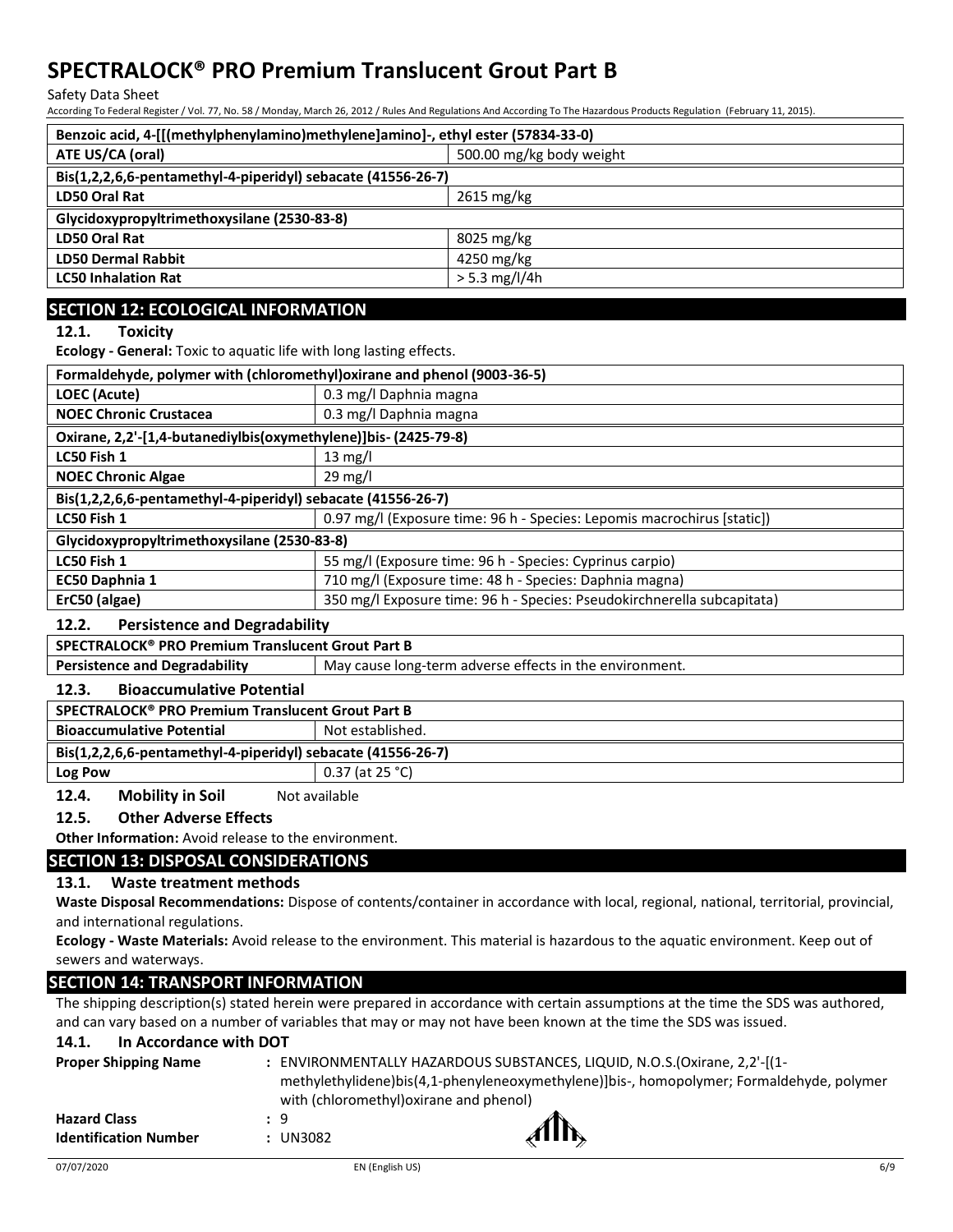Safety Data Sheet

According To Federal Register / Vol. 77, No. 58 / Monday, March 26, 2012 / Rules And Regulations And According To The Hazardous Products Regulation (February 11, 2015).

| <b>Label Codes</b>                                                                                 | : 9                                     |                                                                                                                                                                       |  |
|----------------------------------------------------------------------------------------------------|-----------------------------------------|-----------------------------------------------------------------------------------------------------------------------------------------------------------------------|--|
| <b>Packing Group</b>                                                                               | $:$ $\mathbb{H}$                        |                                                                                                                                                                       |  |
| <b>Marine Pollutant</b>                                                                            | : Marine pollutant                      |                                                                                                                                                                       |  |
| <b>ERG Number</b>                                                                                  | : 171                                   |                                                                                                                                                                       |  |
| 14.2.<br>In Accordance with IMDG                                                                   |                                         |                                                                                                                                                                       |  |
| <b>Proper Shipping Name</b>                                                                        |                                         | : ENVIRONMENTALLY HAZARDOUS SUBSTANCE, LIQUID, N.O.S. (Oxirane, 2,2'-[(1-                                                                                             |  |
|                                                                                                    |                                         | methylethylidene)bis(4,1-phenyleneoxymethylene)]bis-, homopolymer; Formaldehyde, polymer                                                                              |  |
|                                                                                                    | with (chloromethyl) oxirane and phenol) |                                                                                                                                                                       |  |
| <b>Hazard Class</b>                                                                                | : 9                                     |                                                                                                                                                                       |  |
| <b>Identification Number</b>                                                                       | : UN3082                                |                                                                                                                                                                       |  |
| <b>Label Codes</b>                                                                                 | : 9                                     |                                                                                                                                                                       |  |
| <b>Packing Group</b>                                                                               | : III                                   |                                                                                                                                                                       |  |
| EmS-No. (Fire)                                                                                     | $: F-A$                                 |                                                                                                                                                                       |  |
| EmS-No. (Spillage)                                                                                 | $: S-F$                                 |                                                                                                                                                                       |  |
| <b>Marine pollutant</b>                                                                            | : Marine pollutant                      |                                                                                                                                                                       |  |
| 14.3.<br>In Accordance with IATA                                                                   |                                         |                                                                                                                                                                       |  |
| <b>Proper Shipping Name</b>                                                                        |                                         | : ENVIRONMENTALLY HAZARDOUS SUBSTANCE, LIQUID, N.O.S. (Oxirane, 2,2'-[(1-<br>methylethylidene)bis(4,1-phenyleneoxymethylene)]bis-, homopolymer; Formaldehyde, polymer |  |
|                                                                                                    | with (chloromethyl) oxirane and phenol) |                                                                                                                                                                       |  |
| <b>Hazard Class</b>                                                                                | : 9                                     |                                                                                                                                                                       |  |
| <b>Identification Number</b>                                                                       | : UN3082                                |                                                                                                                                                                       |  |
| <b>Label Codes</b>                                                                                 | : 9                                     |                                                                                                                                                                       |  |
| <b>Packing Group</b>                                                                               | : III                                   |                                                                                                                                                                       |  |
| <b>ERG Code (IATA)</b>                                                                             | : 9L                                    |                                                                                                                                                                       |  |
| 14.4.<br>In Accordance with TDG                                                                    |                                         |                                                                                                                                                                       |  |
| <b>Proper Shipping Name</b>                                                                        |                                         | : ENVIRONMENTALLY HAZARDOUS SUBSTANCE, LIQUID, N.O.S. (Oxirane, 2,2'-[(1-                                                                                             |  |
|                                                                                                    |                                         | methylethylidene)bis(4,1-phenyleneoxymethylene)]bis-, homopolymer; Formaldehyde, polymer                                                                              |  |
|                                                                                                    | with (chloromethyl) oxirane and phenol) |                                                                                                                                                                       |  |
| <b>Hazard Class</b>                                                                                | : 9                                     |                                                                                                                                                                       |  |
| <b>Identification Number</b>                                                                       | : UN3082                                |                                                                                                                                                                       |  |
| <b>Label Codes</b>                                                                                 | : 9                                     |                                                                                                                                                                       |  |
| <b>Packing Group</b>                                                                               | : III                                   |                                                                                                                                                                       |  |
| <b>Marine Pollutant (TDG)</b>                                                                      | : Marine pollutant                      |                                                                                                                                                                       |  |
| <b>SECTION 15: REGULATORY INFORMATION</b>                                                          |                                         |                                                                                                                                                                       |  |
| <b>US Federal Regulations</b><br>15.1.                                                             |                                         |                                                                                                                                                                       |  |
| SPECTRALOCK® PRO Premium Translucent Grout Part B                                                  |                                         |                                                                                                                                                                       |  |
| <b>SARA Section 311/312 Hazard Classes</b>                                                         |                                         | Health hazard - Respiratory or skin sensitization                                                                                                                     |  |
|                                                                                                    |                                         | Health hazard - Skin corrosion or Irritation                                                                                                                          |  |
|                                                                                                    |                                         | Health hazard - Serious eye damage or eye irritation                                                                                                                  |  |
| Oxirane, 2,2'-[(1-methylethylidene)bis(4,1-phenyleneoxymethylene)]bis-, homopolymer (25085-99-8)   |                                         |                                                                                                                                                                       |  |
| Listed on the United States TSCA (Toxic Substances Control Act) inventory                          |                                         |                                                                                                                                                                       |  |
| <b>EPA TSCA Regulatory Flag</b>                                                                    |                                         | XU - XU - indicates a substance exempt from reporting under the                                                                                                       |  |
|                                                                                                    |                                         | Chemical Data Reporting Rule, (40 CFR 711).                                                                                                                           |  |
| Formaldehyde, polymer with (chloromethyl) oxirane and phenol (9003-36-5)                           |                                         |                                                                                                                                                                       |  |
| Listed on the United States TSCA (Toxic Substances Control Act) inventory                          |                                         |                                                                                                                                                                       |  |
| XU - XU - indicates a substance exempt from reporting under the<br><b>EPA TSCA Regulatory Flag</b> |                                         |                                                                                                                                                                       |  |
| Chemical Data Reporting Rule, (40 CFR 711).                                                        |                                         |                                                                                                                                                                       |  |
| Alkyl (C12-14) glycidyl ether (68609-97-2)                                                         |                                         |                                                                                                                                                                       |  |
| Listed on the United States TSCA (Toxic Substances Control Act) inventory                          |                                         |                                                                                                                                                                       |  |
| Oxirane, 2,2'-[1,4-butanediylbis(oxymethylene)]bis- (2425-79-8)                                    |                                         |                                                                                                                                                                       |  |
| Listed on the United States TSCA (Toxic Substances Control Act) inventory                          |                                         |                                                                                                                                                                       |  |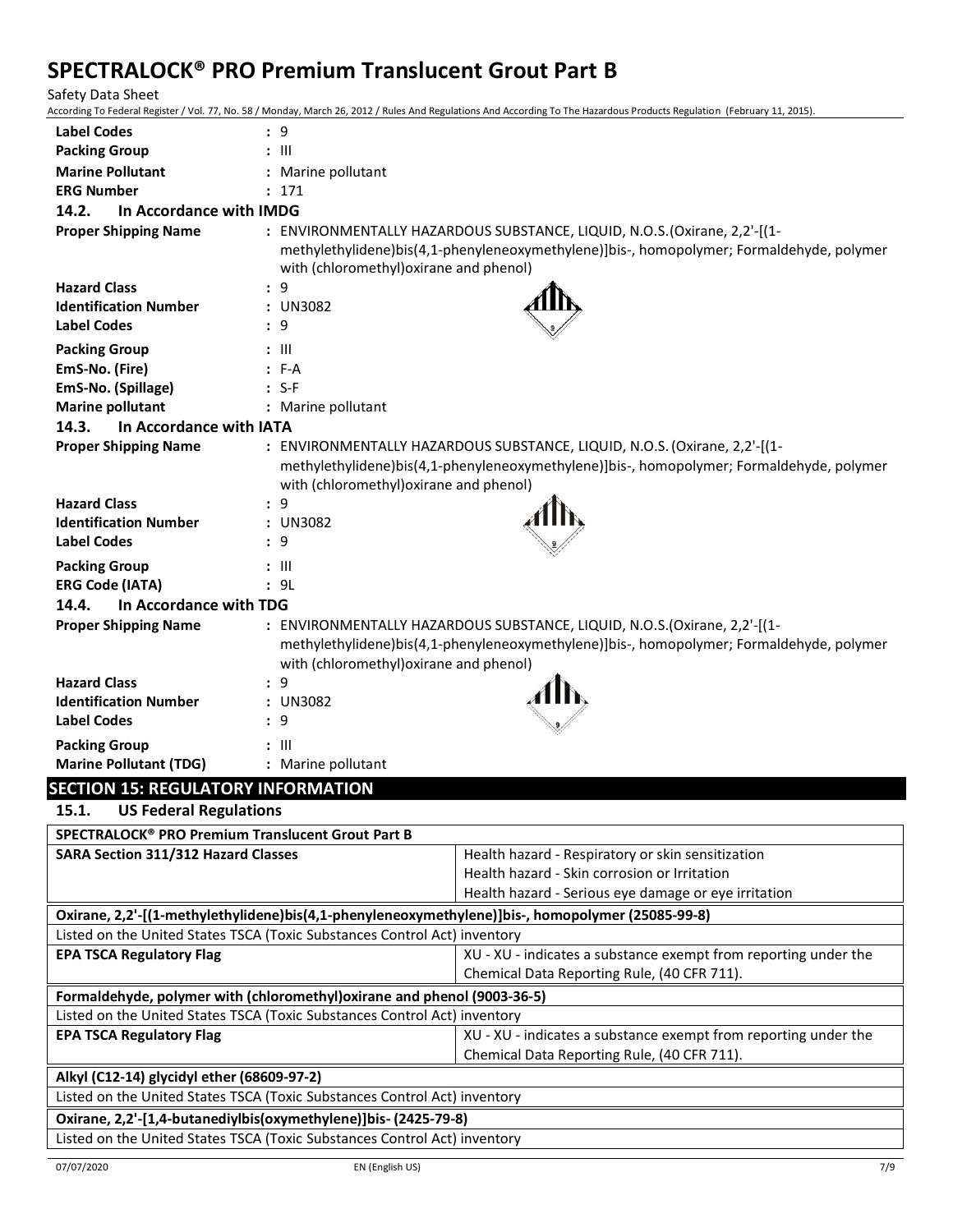Safety Data Sheet

According To Federal Register / Vol. 77, No. 58 / Monday, March 26, 2012 / Rules And Regulations And According To The Hazardous Products Regulation (February 11, 2015).

| <b>EPA TSCA Regulatory Flag</b>                                                     | TP - TP - indicates a substance that is the subject of a proposed |  |
|-------------------------------------------------------------------------------------|-------------------------------------------------------------------|--|
|                                                                                     | Section 4 test rule under TSCA.                                   |  |
| Benzoic acid, 4-[[(methylphenylamino)methylene]amino]-, ethyl ester (57834-33-0)    |                                                                   |  |
| Listed on the United States TSCA (Toxic Substances Control Act) inventory           |                                                                   |  |
| <b>EPA TSCA Regulatory Flag</b><br>PMN - PMN - indicates a commenced PMN substance. |                                                                   |  |
| Bis(1,2,2,6,6-pentamethyl-4-piperidyl) sebacate (41556-26-7)                        |                                                                   |  |
| Listed on the United States TSCA (Toxic Substances Control Act) inventory           |                                                                   |  |
| Glycidoxypropyltrimethoxysilane (2530-83-8)                                         |                                                                   |  |
| Listed on the United States TSCA (Toxic Substances Control Act) inventory           |                                                                   |  |
| Decanedioic acid, methyl 1,2,2,6,6-pentamethyl-4-piperidinyl ester (82919-37-7)     |                                                                   |  |
| Listed on the United States TSCA (Toxic Substances Control Act) inventory           |                                                                   |  |

## **15.2. US State Regulations**

Neither this product nor its chemical components appear on any US state lists, or its chemical components are not required to be disclosed

## **15.3. Canadian Regulations**

| Oxirane, 2,2'-[(1-methylethylidene)bis(4,1-phenyleneoxymethylene)]bis-, homopolymer (25085-99-8) |
|--------------------------------------------------------------------------------------------------|
| Listed on the Canadian DSL (Domestic Substances List)                                            |
| Formaldehyde, polymer with (chloromethyl) oxirane and phenol (9003-36-5)                         |
| Listed on the Canadian DSL (Domestic Substances List)                                            |
| Alkyl (C12-14) glycidyl ether (68609-97-2)                                                       |
| Listed on the Canadian DSL (Domestic Substances List)                                            |
| Oxirane, 2,2'-[1,4-butanediylbis(oxymethylene)]bis- (2425-79-8)                                  |
| Listed on the Canadian DSL (Domestic Substances List)                                            |
| Benzoic acid, 4-[[(methylphenylamino)methylene]amino]-, ethyl ester (57834-33-0)                 |
| Listed on the Canadian NDSL (Non-Domestic Substances List)                                       |
| Bis(1,2,2,6,6-pentamethyl-4-piperidyl) sebacate (41556-26-7)                                     |
| Listed on the Canadian DSL (Domestic Substances List)                                            |
| Glycidoxypropyltrimethoxysilane (2530-83-8)                                                      |
| Listed on the Canadian DSL (Domestic Substances List)                                            |
| Decanedioic acid, methyl 1,2,2,6,6-pentamethyl-4-piperidinyl ester (82919-37-7)                  |
| Listed on the Canadian DSL (Domestic Substances List)                                            |
| CECTION 16. OTHER INFORMATION INCHIDING DATE OF RREDARATION OR LACT REVICION                     |

# **SECTION 16: OTHER INFORMATION, INCLUDING DATE OF PREPARATION OR LAST REVISION**

| Date of Preparation or Latest | : 07/07/2020    |
|-------------------------------|-----------------|
| <b>Revision</b>               |                 |
| <b>Other Information</b>      | $:$ This docume |
|                               | Hazard Com      |

his document has been prepared in accordance with the SDS requirements of the OSHA Hazard Communication Standard 29 CFR 1910.1200 and Canada's Hazardous Products Regulations (HPR) SOR/2015-17.

## **GHS Full Text Phrases:**

| Acute Tox. 4 (Dermal)    | Acute toxicity (dermal) Category 4                               |
|--------------------------|------------------------------------------------------------------|
| Acute Tox. 4             | Acute toxicity (inhalation:dust, mist) Category 4                |
| (Inhalation:dust, mist)  |                                                                  |
| Acute Tox. 4 (Oral)      | Acute toxicity (oral) Category 4                                 |
| Aquatic Acute 1          | Hazardous to the aquatic environment - Acute Hazard Category 1   |
| <b>Aquatic Acute 2</b>   | Hazardous to the aquatic environment - Acute Hazard Category 2   |
| Aquatic Acute 3          | Hazardous to the aquatic environment - Acute Hazard Category 3   |
| Aquatic Chronic 1        | Hazardous to the aquatic environment - Chronic Hazard Category 1 |
| Aquatic Chronic 2        | Hazardous to the aquatic environment - Chronic Hazard Category 2 |
| <b>Aquatic Chronic 3</b> | Hazardous to the aquatic environment - Chronic Hazard Category 3 |